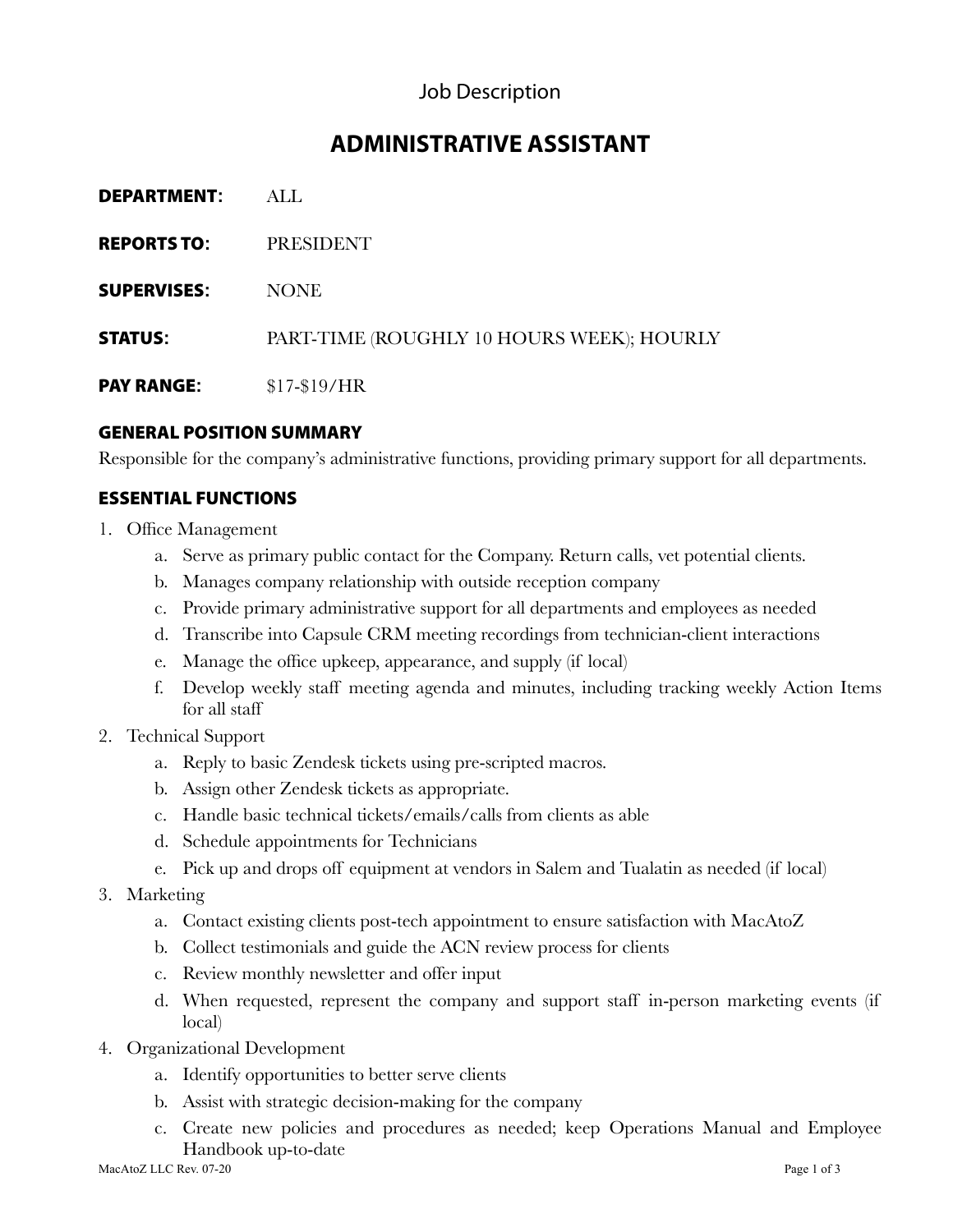#### OTHER JOB FUNCTIONS

1. As assigned

#### WORKING CONDITIONS

Work areas are inside, in a climate-controlled office environment with light-to-moderate background noise. Many job functions can be performed remotely from a home office. COVID-19 NOTE: Our office is currently Remote Only; knowledge of Zoom and ability to work remotely are essential at present.

#### MATERIAL AND EQUIPMENT USED

| Macintosh                      | iPad   | Copier/printer |
|--------------------------------|--------|----------------|
| Email                          | iPhone | Voice mail     |
| <b>General Office Supplies</b> |        |                |

#### PHYSICAL ACTIVITIES REQUIRED TO PERFORM ESSENTIAL FUNCTIONS

Sitting/Standing/Walking: Approximately 85% of time is spent seated while working at a desk. Balance of time (approximately  $10\%$ ) is spent standing or moving around work areas with remain  $5\%$ dedicated to travel time.

Speaking/Hearing: Clear diction and acute hearing are necessary for effective communication with coworkers, members, and outside agencies, by telephone and in person.

Vision: Corrected vision close to 20/20 is necessary to effectively and efficiently use the computer screens and interpret written information.

Lifting/Carrying/Pushing/Pulling: The ability to lift and carry up to 20 pounds is necessary for transporting files, office supplies, and computers.

Stooping/Kneeling: The ability to stoop and kneel is necessary for accessing files.

Reaching/Handling: Good manual dexterity is necessary for computer keyboard use and for retrieving and working with appropriate paperwork, equipment, and supplies.

### KNOWLEDGE, SKILLS, AND ABILITIES REQUIRED

- 1. Excellent written and oral communication skills. Ability to communicate effectively and project a professional image when giving and taking information in writing, in person, over the phone, and via computer or other electronic means.
- 2. Knowledge of Apple products and services, as well as third-party Apple-related products and services. Ability to use same.
- 3. Ability to effectively establish rapport, present information, and respond in timely manner to questions from staff, clients, and the general public. Skill and ability to meet people, listen, and empathize.
- 4. Ability to take initiative and prioritize tasks; good-time management, problem-prevention, and problem-solving skills.
- 5. Accurate typing/keyboarding skills; basic computer skills, including the use of word processing software applications and email. 50 wpm minimum.
- 6. Strong organizational skills.
- 7. Ability to remain flexible in order to adapt to changes in the work environment.
- 8. Ability to cross-sell services effectively and accurately.
- 9. Ability to work accurately with close attention to detail.
- 10. Ability to maintain confidentiality of sensitive information.
- 11. Ability to work with and support other employees professionally and tactfully.